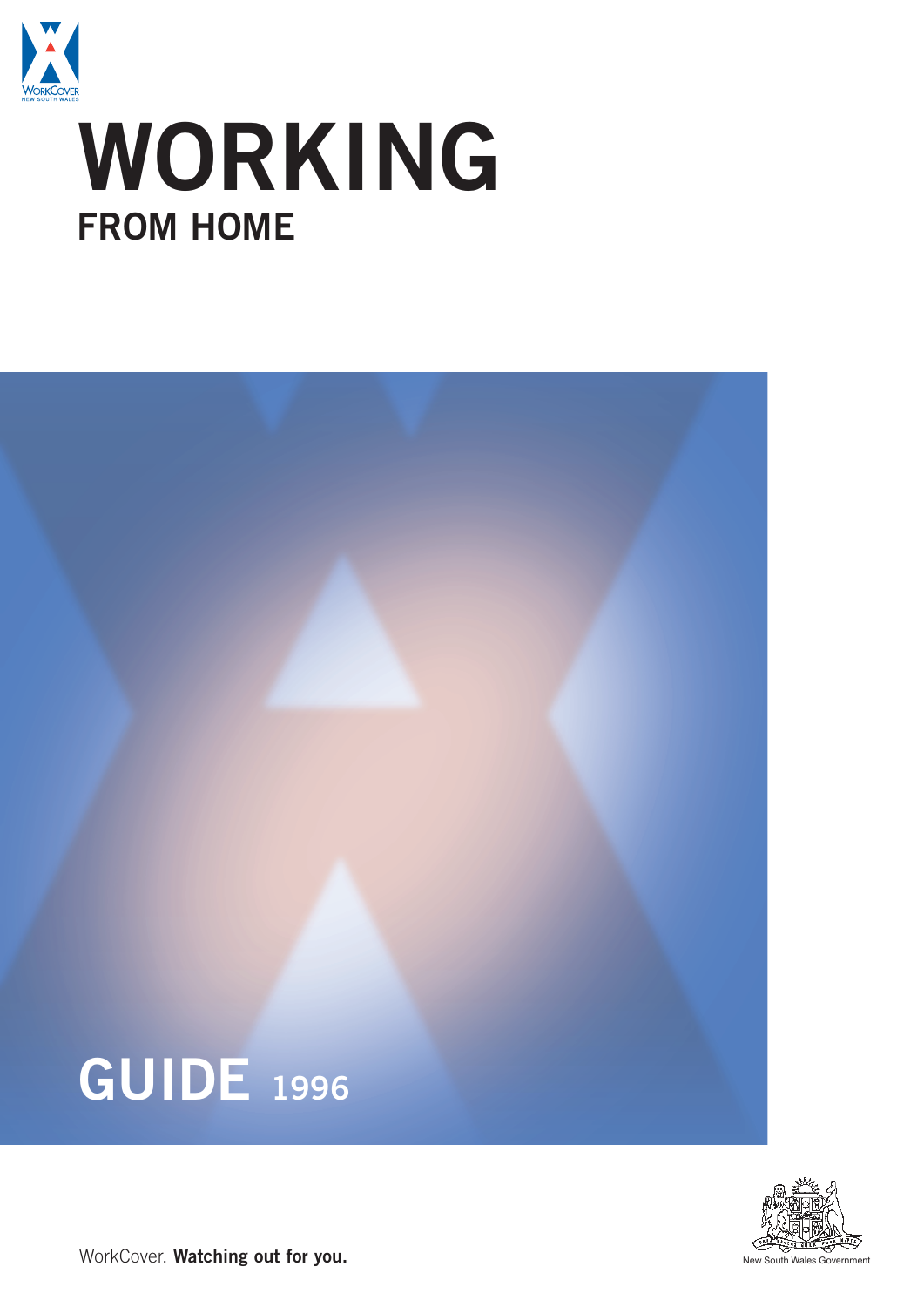#### **Disclaimer**

This publication may contain occupational health and safety and workers compensation information. It may include some of your obligations under the various legislations that WorkCover NSW administers. To ensure you comply with your legal obligations you must refer to the appropriate legislation.

Information on the latest laws can be checked by visiting the NSW legislation website (www.legislation.nsw.gov.au) or by contacting the free hotline service on 02 9321 3333.

This publication does not represent a comprehensive statement of the law as it applies to particular problems or to individuals or as a substitute for legal advice. You should seek independent legal advice if you need assistance on the application of the law to your situation.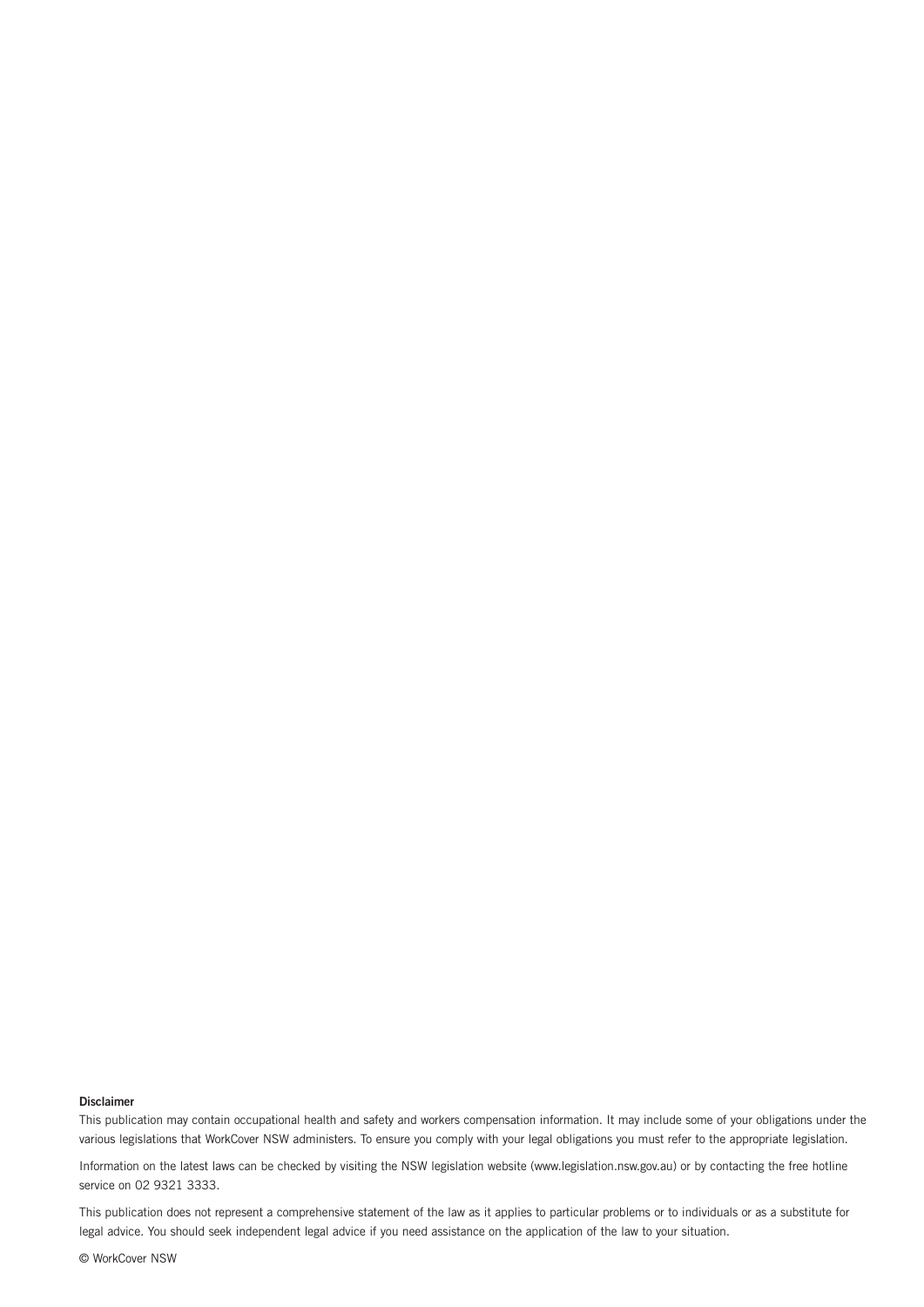# **INTRODUCTION**

Work from home arrangements can suit the needs of both workers and employers.

The legislation setting out responsibilities and rights regarding occupational health and safety, rehabilitation and workers compensation is designed to protect people working from home, as well as people working in more traditional workplaces such as a factory or office.

This brochure outlines some issues to be considered before working from home arrangements are introduced to ensure that the relevant legislative obligations are met.

## **Requirements of the Occupational Health and Safety Act**

The New South Wales *Occupational Health and Safety Act 2000* aims to protect the health, safety and welfare of people at work. This includes people working from home.

The Act sets out general requirement for employers, workers and others: Employers must ensure the health, safety and welfare of their employees, including those employees working from home. Employers must ensure this includes as far as reasonably practicable:

- providing or maintaining a working environment that is a safe and without risks to health
- providing or maintaining equipment and systems of work that are safe and without risks to health
- • providing the information, instruction, training and supervision necessary to ensure the health and safety at work of workers
- making arrangements for ensuring the safe use, handling, storage and transport of equipment and substances.

Employers must not require workers to pay for anything done or provided to meet specific requirements made under the Act or other occupational health and safety legislation.

Workers, including those who are working from home, must cooperate with employers in their efforts to comply with occupational health and safety requirements.

Workers must also take reasonable care for the health and safety of persons who are at their place of work. Persons who erect or install equipment at a workplace must make sure that it is safe to use when properly used.

### **Offences and penalties**

There are various offences and penalties specified in the Act and its Regulations. For information on offences, penalties and defence provisions see WorkCover's Summary of the *Occupational Health and Safety Act.*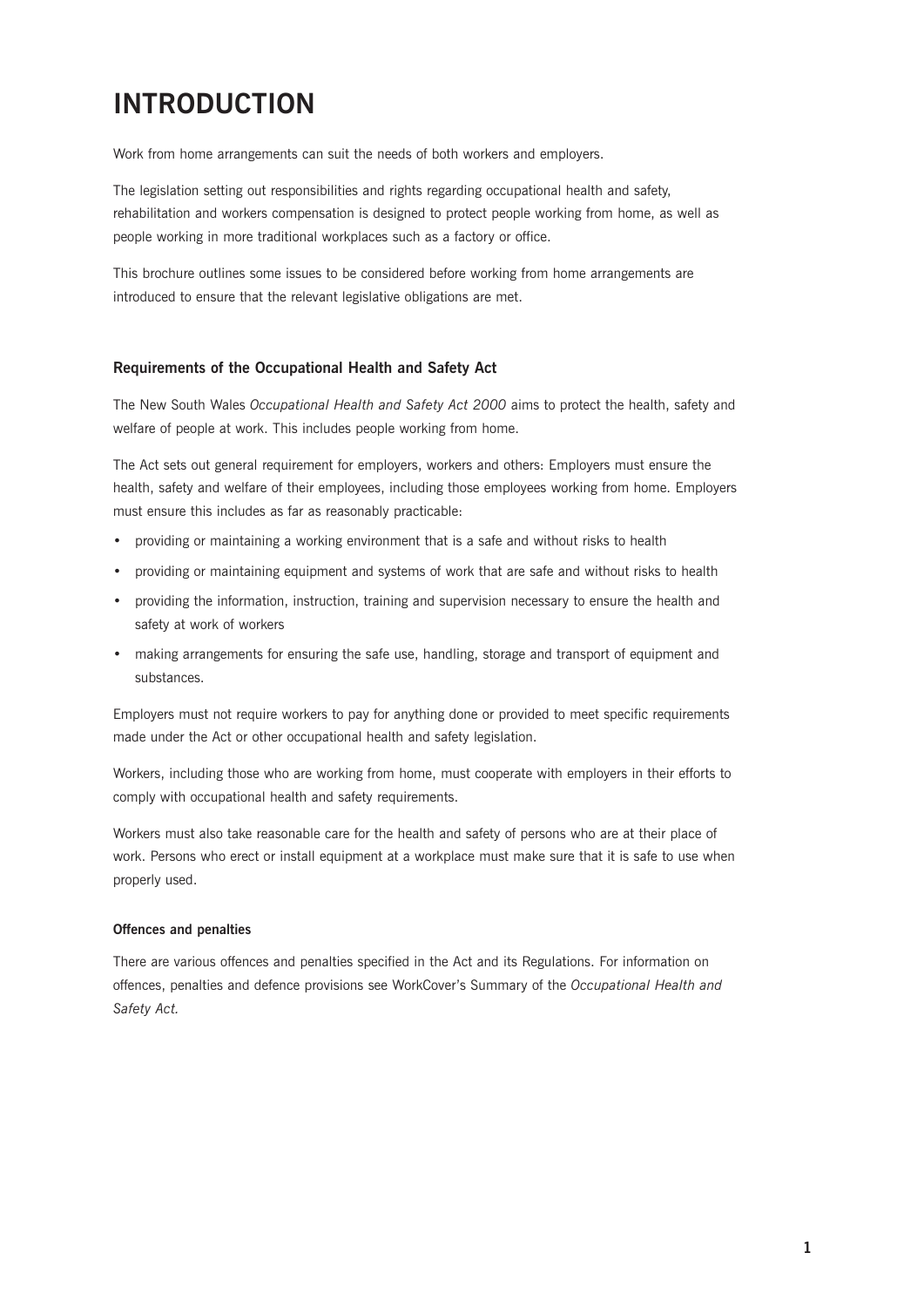#### **What if a person working from home is injured at work?**

#### **Workers Compensation**

Workers compensation arrangements apply to all injuries arising out of, or in the course of employment, whether the injury occurred while the person was working from home or at a more traditional workplace.

Whether a home-based worker injured at home was actually at work at the time of the injury would be determined using the usual sources of compensation evidence, such as reporting procedures and medical evidence.

Journey claim provisions do not apply where there is no journey between home and the place of work. However, if a person working at home travels for work purposes and is injured, such a claim would be covered by the *Workers Compensation Act*, subject to satisfying legislative requirements.

Recess claims for injuries can be made by persons working from home, and in this regard it would be helpful for the parties to reach an agreement on working hours and recess breaks.

Third party liability (liability for accidents involving non-workers) is a common law matter. Negligence on the part of the worker and/or employer would need to be proved for such a claim to be successful.

#### **Accident notification and first aid requirement**

NSW Accident Notification Regulations state that if a worker has a serious accident while at work, or if a serious incident occurs at a workplace, the employer is required to report it to WorkCover. The employer is required to do this whether the person was working from home or at another worksite at the time.

NSW First Aid Regulations require that all workplaces have a first aid kit. The minimum requirement is a basic (type C) first aid kit.

#### **Rehabilitation**

WorkCover requirements and guidelines regarding workplace-based rehabilitation apply whether the worker was injured while working from home or while working at a more traditional work site, such as an office or factory.

To be effective, home-based rehabilitation for a worker working from home may require additional mechanisms to be developed to monitor and review the injured worker's progress. Regular visits may need to be made to the home by the rehabilitation coordinator or rehabilitation provider.

If suitable duties for an injured home-based worker cannot be provided at home then the employer should seek to provide suitable duties for that worker at another workplace.

If an employee at a workplace such as an office or factory is injured at work and is unable to travel, then home-based rehabilitation can be provided to that worker if suitable duties can be carried out from home by the injured worker.

It is suggested that employers introducing work from home arrangements amend their Workplace Rehabilitation Program to encompass these arrangements.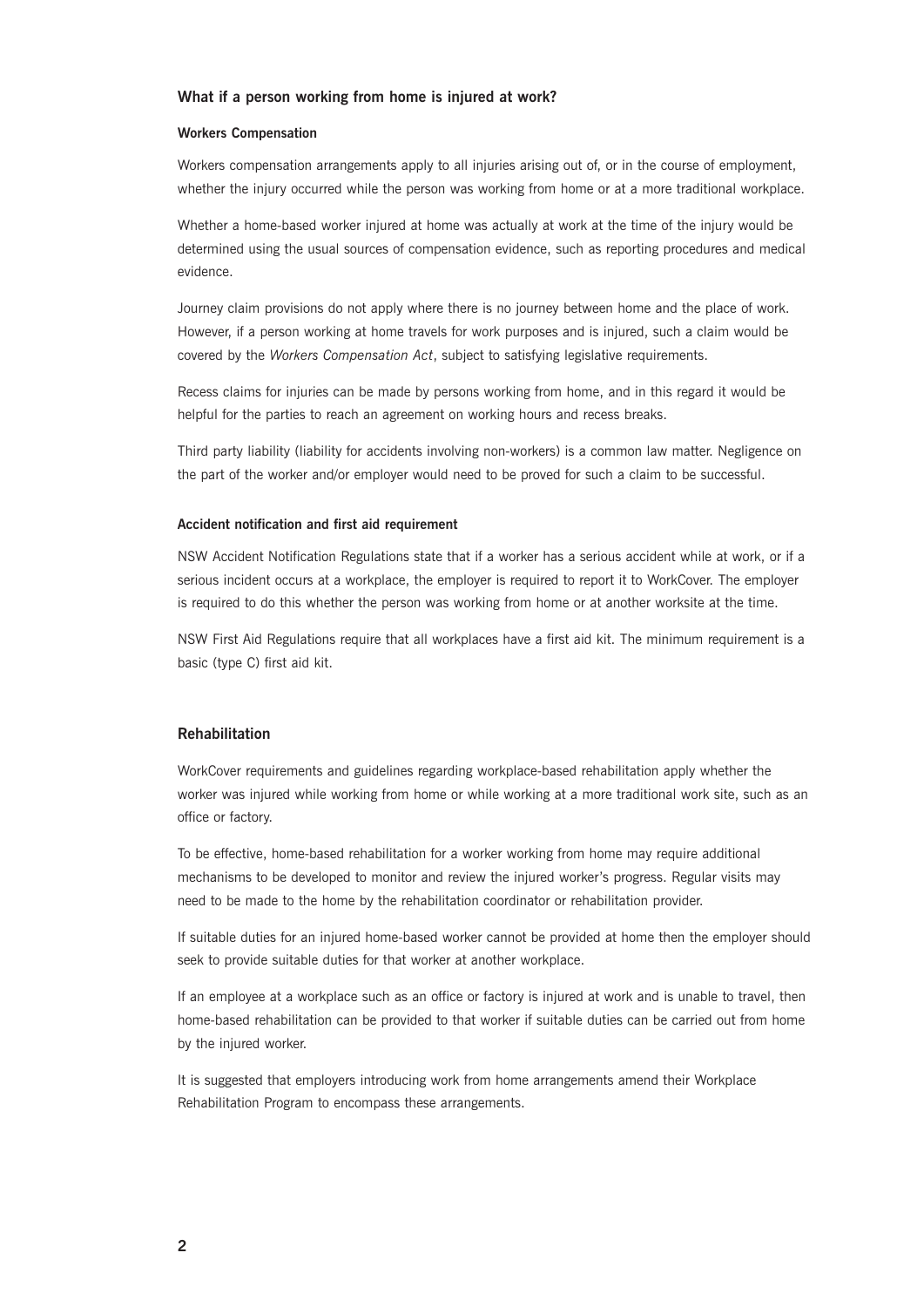# **A checklist of issues for employers and workers to consider when introducing work from home arrangements**

It is important for employers to consult closely with workers when planning the introduction of work from home arrangements.

This checklist outlines some of the issues that need to be considered. See further for additional sources of information.

It is useful to put in writing agreed procedures regarding working arrangements particularly regarding hours of work and access (eg. to check that the workplace is safe and that safe systems of work are in place, or to review systems and procedures following an accident).

A workplace assessment is one way in which to identify health and safety hazards, and deal with them. This assessment should only be done by an appropriately trained person. The person doing the assessment should confine their attention to that part of the home which is used as a workplace.

#### **• Establish whether the duties are suitable from work from home**

Some jobs can be done safely by a person working from home. Some jobs can only be done safely by using special equipment or by following working procedures which are not appropriate for homebased work.

# $\bullet$  Establish what, if any, equipment will be necessary for an employee to safely undertake home**based work**

For example, is there a suitable desk, chair and computer? Is any other equipment or machine that the person may need to use suitable for the work involved? Is there a first aid kit? NSW Regulations require that all places of work have a first aid kit. A basic (type C) kit is sufficient for most home-based work situations)

#### **• Establish that the proposed working environment is healthy and safe**

For example, is there sufficient lighting? Are exits from the work area kept clear? Does a smoke detector and/or an earth leakage protection device need to be installed in the room where the person will be working? Are there sufficient powerpoints (overloaded powerpoints are a fire hazard)?

# **• Establish that the person who will be working from home has the information and training necessary to do the work safely**

For example, are home workers who are using computer equipment familiar with safe working procedures to prevent the occurrence of overuse injuries?

When assessing training needs keep in mind that the person working from home will be working with less supervision, and may therefore need more comprehensive training to perform the work safely.

#### **• Establish agreed hours of work and communications procedures**

Establish the days and hours on which work from home can be done and agree on procedures for recording work hours, including actual starting and finishing times (this is important for workers compensation purposes).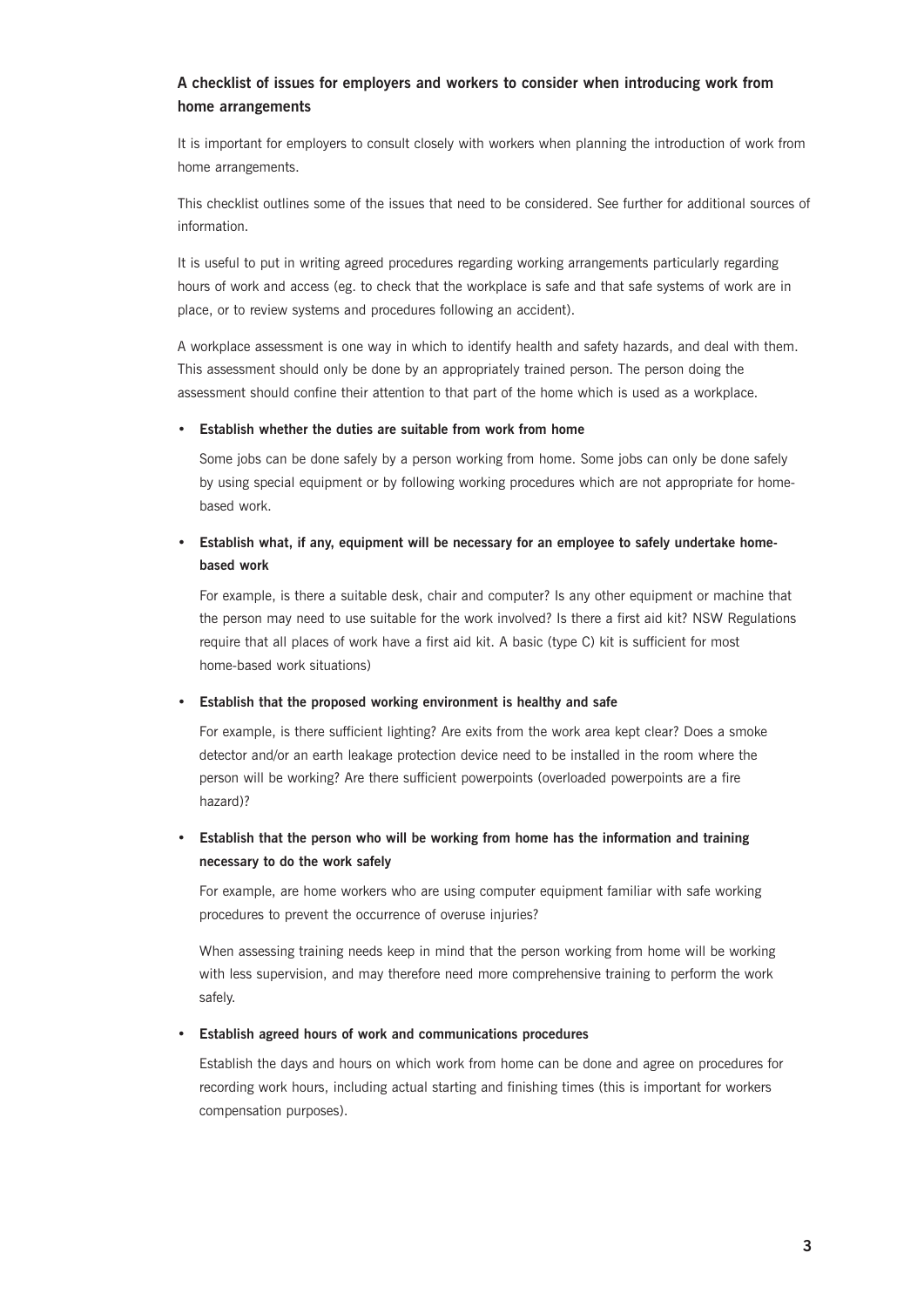It is also useful to establish the way in which performance will be monitored and assessed and to establish communication procedures to ensure that appropriate information is passed between the person working from home and his or her co-workers and management.

#### **• Revise your workplace rehabilitation program**

For example, you may wish to include a commitment to provision of suitable duties at the main workplace when this is necessary as a rehabilitation strategy, and to clarify arrangements for monitoring work from home rehabilitation programs.

#### **Other considerations**

Other issues that may need to be considered when introducing work from home arrangements include enterprise agreement or industrial award provisions, tax, mortgage and/or lease arrangements, and local government approvals.

Insurance arrangements for accidents to non-workers occurring at the home of a home-based worker should be clarified with the relevant insurer. The employer's existing public liability insurance may cover such accidents, or may be able to be extended to cover such accidents. Alternatively, the employee can take out such insurance and be reimbursed by his or her employer. Employees working from home should also check with their insurer whether their domestic insurance arrangements will be affected if they are working from home.

#### **Advice and information**

#### **WorkCover inspectors**

WorkCover inspectors are available to assist employees and employers where they are unable to satisfactorily resolve a dispute on occupational health and safety issues or where a person believes that an unsafe work situation exists and makes a request for assistance.

WorkCover inspectors have power of entry in relation to homes used as a workplace, with the consent of the occupier or, in a serious situation, with a search warrant.

#### **Publications**

WorkCover publications which may be of interest include:

- • *Summary of the Occupational Health and Safety Act* (Catalogue No. 100.1)
- • *Workplace Safety Kit Guide 2001* (Catalogue No. 40)

These publications are available one our website at **www.workcover.nsw.gov.au** or from the WorkCover Publications hotline on **1300 799 003**.

If you require further information please contact the WorkCover Assistance Service on **13 10 50**.